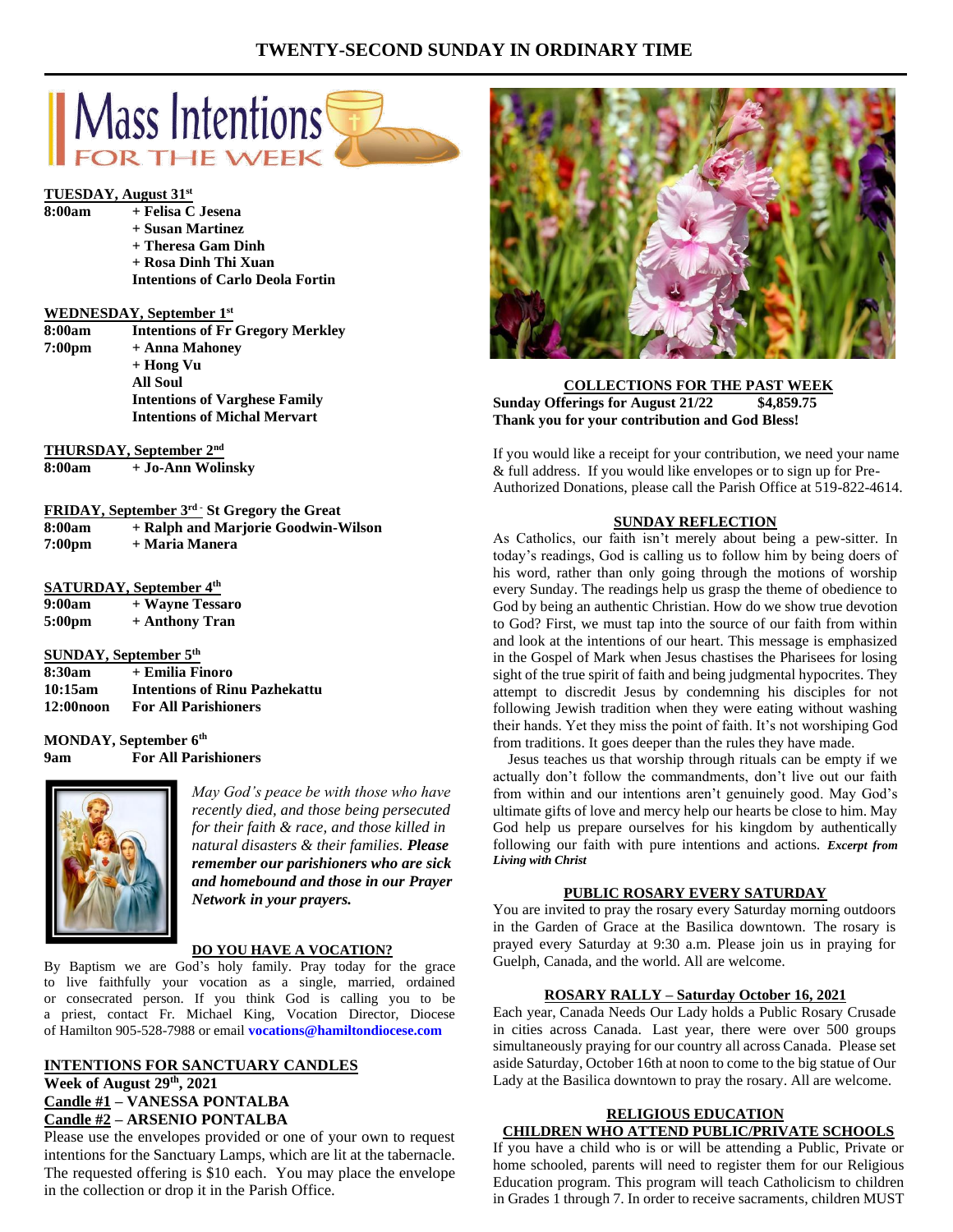have some Catechism classes. If they have been in Public Schools for years, they may not be able to receive the sacraments in the year they wish to receive them – there will be some catching up to do. Please call Donna Haley at 519-822-9742 to register or for more information. There is a cost of \$40 per child or \$90 for three or more children. Classes take place each Tuesday from 6:30-7:30pm in the Church Hall starting September 14, 2021

# **NOVENA – MOUNT CARMEL SISTERS**

The Sisters of the Carmel of Saint Joseph will pray for you during the Novena to Little St. Therese, September 23rd to October 1st, 2021 Are you troubled? Do you need spiritual support? You can participate in the Novena to St. Therese. Send your prayer intention slip with your name and address to: Carmel of Saint Joseph, 1127 Carmel-Koch Road, R.R. #1, St. Agatha, ON N0B 2L0

# **MEMORIAL FOR THE UNBORN**

On **Sunday, August 29 at 1:00 pm**, there will be a time of prayer to remember all unborn children whose lives have been lost through abortion. The event will take place at the Garden of Grace, in front of the Basilica of Our Lady in Guelph. Join us to take time to hold their memory in our hearts and pray for respect for life. **For more information and to RSVP, contact Guelph & Area Right to Life at 519-836-6311.**

#### **WALK FOR LIFE IN GUELPH & FERGUS**

It's not easy to stand up for life, but together, our voices can make a difference! Join the pro-life walkathons in Fergus or Guelph on **Saturday, September 11 at 10:00 am.** Walks are approximately 45 minutes long, and signs are provided. For more information and to **RSVP, visit guelphforlife.com or call Guelph & Area Right to Life at 519-836-6311.**

### **VISIT THE GARDEN OF GRACE**

All are welcome to visit the Garden of Grace, a peaceful space for prayer, healing, and contemplation on the property of the Basilica of Our Lady in Guelph. The garden is dedicated especially to women and families who are grieving after an abortion, and also those who have lost a child through miscarriage, stillbirth, or ectopic pregnancy. Visitors are welcome to stop by the garden any time during the summer and fall months to pray, remember, and have a peaceful moment. For more information, visit guelphforlife.com or contact Guelph & Area Right to Life at info@guelphforlife.com or by calling 519-836-6311.

### **DAILY MEDITATIONS – HENRI NOUWEN SOCIETY**

 It is through our broken, vulnerable, mortal ways of being

that the healing power of the eternal God becomes visible to us. We are called each day to present to the Lord the whole of our lives our joys as well as sorrows, our successes as well as failures, our hopes as well as fears. We are called to do so with our limited means, our stuttering words and halting expressions. In this way we will come to know in mind and heart the unceasing prayer of God's Spirit in us. Our many prayers are in fact confessions of our inability to pray. But they are confessions that enable us to perceive the merciful presence of God.

### **MARRIAGE SUPPORT**

Is your marriage experiencing more trouble than joy, feeling stagnant or disconnected and/or causing you worries? The solution is Retrouvaille - a program for married couples facing difficult challenges in their relationship. Retrouvaille has one purpose: to help couples restore their marriage and rebuild a loving partnership. This is a practical program, where sharing is not required except between

the couple themselves, designed to improve communication, build stronger marriages, and help couples reconnect. It also works well for couples who may be considering separation or divorce. Retrouvaille is offering their weekends by zoom offering more possibilities for engagement. For more info contact 905-664-5212 or teamrecine@gmail.com.

# **Palliative Care Information**

Palliative care seeks to provide the best possible quality of life for people who have a serious or life-threatening illness or disease. Palliative care views the patient as the main concern during care, treating the whole person, instead of focusing exclusively on the medical issue they are dealing with at the time of need. The entire goal of palliative care is to provide the best quality of life for the individual. The Diocese of Hamilton, understanding the challenges for both patient and family during a time of need, brought together a committee of experts to gather information to assist you navigate the various needs you may have at this time. Please consult: [https://hamiltondiocese.com/palliative.care.](https://hamiltondiocese.com/palliative.care)

### **STRUGGLING AFTER AN ABORTION?**

Either your own, or someone else's? Do you feel alone, emotional, or angry? Project Rachel is available to help. This confidential service allows people to work through their feelings on an individual basis, with a trained counsellor, to find hope and healing. Contact us at 905-526-1999 or toll free 1-888-385-3850.



# **PRAYER TO ST JOSEPH**

The following Prayer was prayed by Pope Francis on the Solemnity of Saint Joseph:

Prayer to St Joseph: Protect, O Holy Guardian, this our nation.

Enlighten those responsible for the common good, so that they might know — like you do — how to care for those entrusted to their responsibility.

Grant intelligence of knowledge to those seeking adequate means for the health and physical well-being of their brothers and sisters.

Sustain those who are spending themselves for those in need, even at the cost of their own safety: volunteers, nurses, doctors who are on the front lines in curing the sick.

Bless, O St Joseph, the Church: beginning with her ministers, make her the sign and instrument of your light and your goodness.

Accompany, O St Joseph, our families: with your prayerful silence, create harmony between parents and their children, in a special way with the youngest.

Preserve the elderly from loneliness: grant that no one might be left in desperation from abandonment and discouragement.

Comfort those who are the most frail, encourage those who falter, intercede for the poor. With the Virgin Mother, beg the Lord to liberate the world from every form of pandemic.

### **PRAYER TO ST MICHAEL THE ARCHANGEL**

Saint Michael the Archangel, defend us in battle. Be our protection against the wickedness and snares of the devil; May God rebuke him, we humbly pray; And do thou, O Prince of the Heavenly Host, by the power of God, thrust into hell Satan and all evil